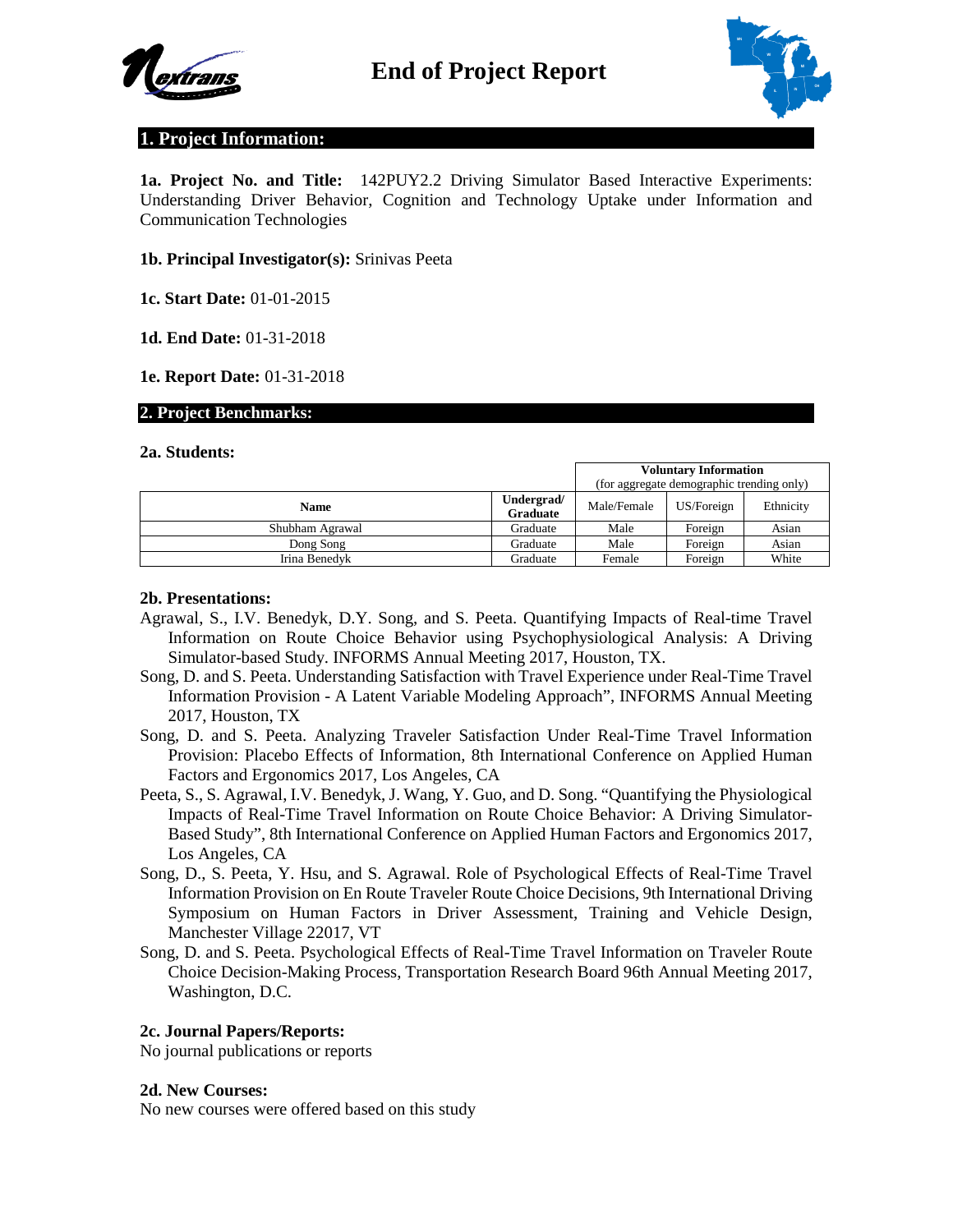**2e. Outreach Conference:** None

## **3. Project Impacts**

### **3a. USDOT Priorities:**

This study develops and conducts interactive driving simulator-based experiments by focusing on physiological indicators to analyze the cognitive effects induced by real-time travel information provision while driving, and their impacts on the route choice decision-making process. It focuses on a key USDOT priority related to understanding the value of real-time information in the Advanced Traveler Information Systems context, and its impact on driver cognitive state. The study will help various stakeholders (from the public and private sectors) in developing real-time information-based traffic control solutions.

### **3b. Significant Accomplishments in Research, Education and Technology Transfer:**

On the research side, the developed interactive driving simulator experiment and online coordination between the multiple biosensors, HD cameras, and driving scenario allow researchers to collect a variety of behavioral data regarding driver's decision-making and driver dynamic cognitive states under different travel situations and various information scenarios. On the education side, undergraduate and graduate students were provided the opportunity to work in an integrated driving simulator lab that can lead to multiple dimensions of possible research in the area of traveler behavior and safety. In addition, the driving simulator lab was used as a platform to educate high school students in dimensions related to driver performance, behavior, and safety.

### **3c. Challenges and Lessons Learned:**

This study emphasizes the importance of explicitly capturing drivers' real-time psychological factors in an integrated choice model under the travel information provision. The major challenge of this study is to integrate the dynamic traffic simulation capability with the driving simulator and multiple biosensor devices, and to define psychophysiological measures to understand impact of information on driver cognition. An integrated framework provides an ability to measure and establish causes of changes in driver cognitive states under different travel situations and real-time information provision. The challenges and lessons learned are summarized as follows. First, drivers' psychological states depend on the knowledge in real-time travel information including past experiences with en-route or pre-trip real-time travel information and experiences with information on personalized devices, all of which need to be separated. Second, information complexity and the cognitive capability may play a critical role in the context of the benefits derived from real-time travel information, which needs to be captured through the variables/indicators identified in survey questions. Third, driver perception of real-time travel information may be impacted by information accuracy, adequacy, and favorableness, which need to be controlled in the design of interactive driving simulator experiment. Fourth, biosensors (such as EEG, ECG, and eye tracker) can be used to quantify the driver cognitive state while performing driving tasks under real-time information provision.

**3d. Photographs for NEXTRANS Publications** (please attach separately)**:**

### **3e. End User Impact Statement**

The broad impacts of this study are as follows. First, the research findings through the interactive driving simulator experiments will aid federal, state and local transportation agencies to realistically and reliably assess the potential benefits of real-time information and help to establish the next